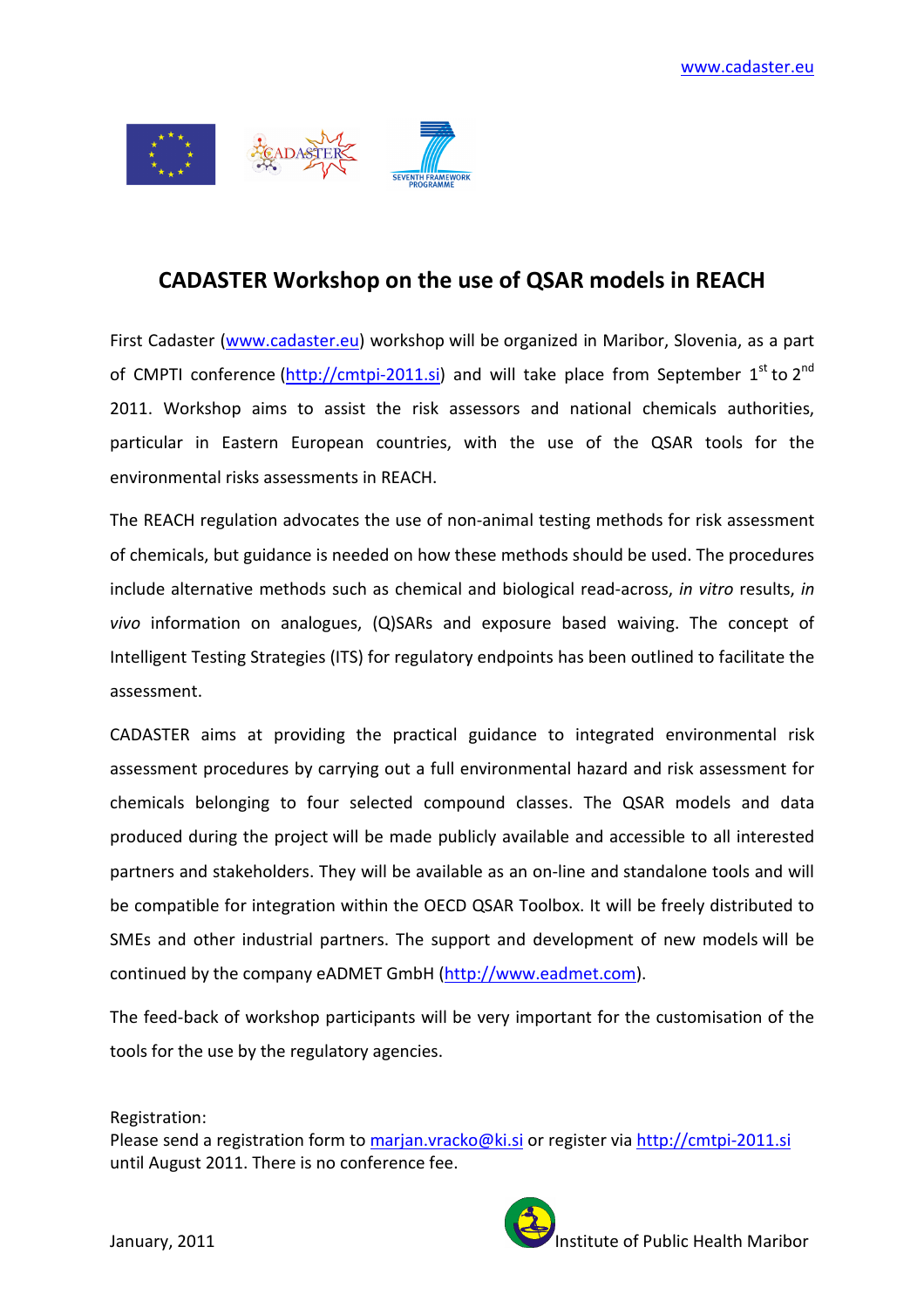## CADASTER Workshop on the use of QSAR models in REACH

Draft Programme Thursday, 1<sup>st</sup> September Hotel Habakuk, Maribor

13:30-14:00 General philosophy of Cadaster

Dr. Willie Peijnenburg, RIVM, The Netherlands

- 14:10-14:40 How OpenTox satisfies REACH requirements Dr. Barry Hardy, Douglas Connect
- 14:50-15:20 Legislative overview on the use of alternative methods in REACH Dr. Evelin Fabjan, ECHA, Finland
- 15:20-15:50 Coffee Break
- 15:50-16:20 Technical information on alternative methods Dr. Andrew Worth, JRC, Italy
- 16:30-17:00 Cadaster achievements

Dr. Willie Peijnenburg, RIVM, The Netherlands

Dr. Mojca Kos Durjava, PHI, Slovenia